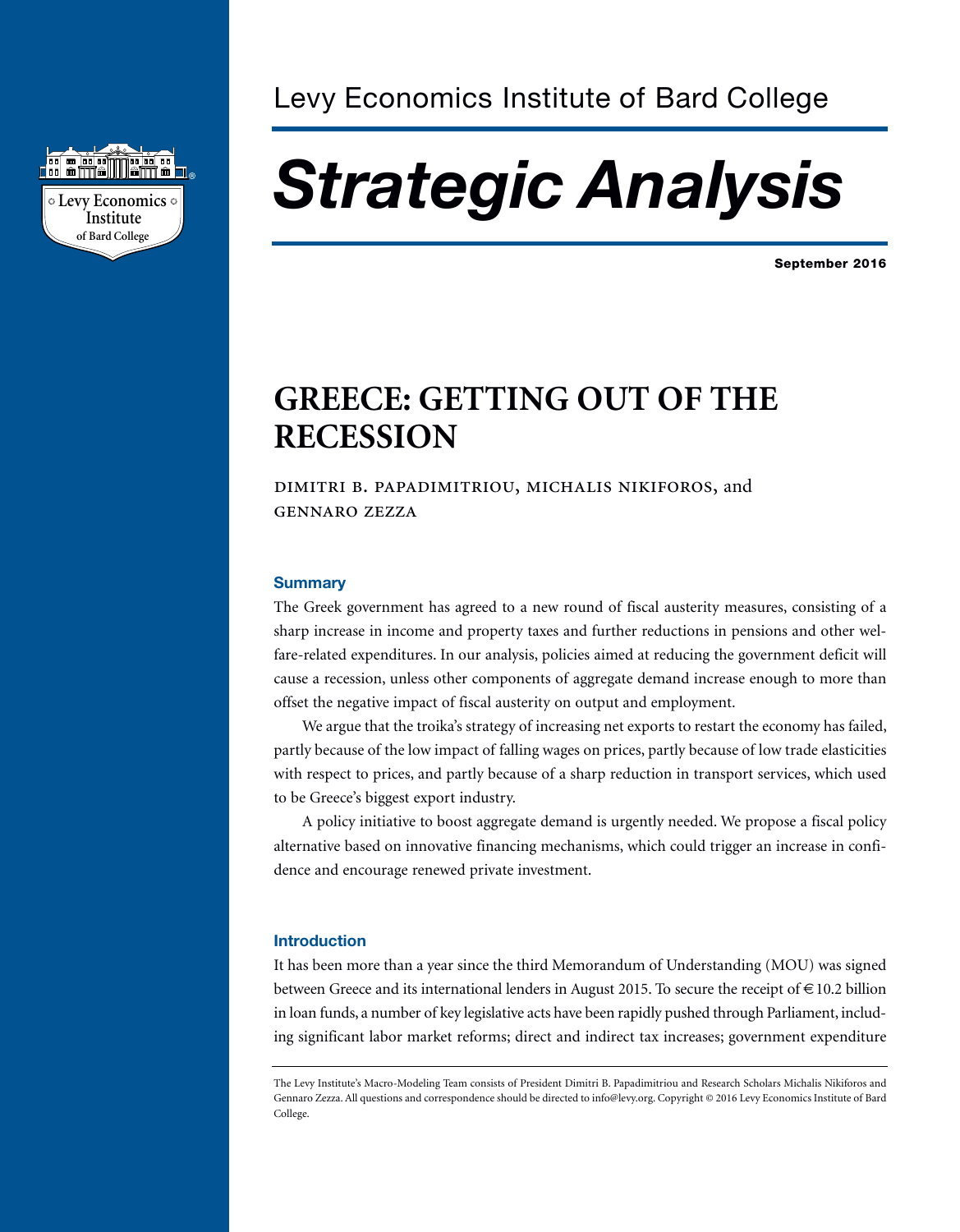cuts in pensions and other social protection programs, public investment, and consumption; and privatization of public enterprises and assets. These "structural reforms"will supposedly ensure that Greece will achieve the projected—and required—primary budget surpluses for 2016–18.

As is customary, only a partial payment of  $\in 7.4$  billion has been approved so far, with release of the remaining  $\epsilon$  2.8 billion subject to the troika's progress evaluation report this fall. These funds are aimed at repaying maturing government debt and reducing the accumulated arrears to the private sector. (The government recently announced that in July 2016  $\epsilon$ 1.1 billion had been used to reduce its arrears, including withheld tax refunds, even though release of the  $\in$  7.4 billion partial payment stipulated an arrears payment of  $\in$  1.8 billion.) The remaining  $\epsilon$  2.8 billion of this year's tranche will be released once the Greek government implements the remaining labor market reforms, that is, changes to collective bargaining agreements, executive and managerial changes in the banking sector, and completing the organization and staffing of the sovereign asset fund so as to accelerate public asset sales and the privatization of public enterprises. The government is therefore once again at work trying to fulfill its MOU obligations and ensure the timely receipt of the remaining funds in order to pay other maturing debt, including interest and another partial payment  $(€1.7 \text{ billion})$  toward its accounts and tax refunds in arrears. Decreasing the government's arrears accounts and indirect tax refunds due the private sector is crucially important for boosting domestic private demand and production, as we will later show.

Over the last 12 months, the Greek economy has continued to deteriorate. Nominal GDP and residents' disposable incomes and wealth have lost more ground (the result of higher taxes, more part-time work, and stubbornly high unemployment), more children have fallen into poverty, and ElStat (the Hellenic Statistical Authority) reports deteriorating indices of the population's health and the delivery of basic health care and other needs. To be sure, some signs of a jobs recovery have emerged this year. The rate of job growth is significant, but so is the rate of job separation. Despite monthly gains in employment, the number of job leavers and involuntary part-time workers is still extraordinarily high, making the challenge of reversing the scourge of unemployment truly a Herculean task—especially when the public purse remains

under severe strain. The unemployment rate stood at 23.4 percent in June 2016 (the latest ElStat statistics available), down from 24.9 percent in the corresponding month of last year. Thus, as we will argue, the increase in net employment does not yet instill confidence that a robust recovery is under way.

The bank closures at the end of June 2015 marked the beginning of a period of capital controls that limited the ability of the public to access bank deposits and, more important, imposed additional administrative rules on monetary transfers to other countries. These measures increased the burden on firms and forced many of them to change their domicile to other countries within the European Union (e.g., Cyprus, Luxemburg, and Bulgaria), with obvious consequences for the government's ability to collect taxes on such businesses, not to mention worsening unemployment due to the elimination of jobs. The liquidity constraints also weakened the ability of many firms to aggressively pursue the marketing of their products abroad, negatively affecting exports. According to the latest ElStat statistics for the first six months of 2016, exports of goods totaled  $\in$  11.97 billion versus  $\in$  13.07 billion for the corresponding period in 2015, representing a drop of 8.1 percent. Even if all petroleum products are excluded, a decline in other exports of goods is observed. The collapse in export revenues, especially from transport and other services, may also be linked to capital controls, as well as to adverse effects of the migration crisis. Greek households and businesses seem to have learned how to survive under capital controls over the past year, but the impact on the economy thus far has been significant. The government recently relaxed these controls to entice households to increase their bank deposits (by reducing their holdings under the proverbial mattress) and to repatriate funds from deposits in foreign banks.

Banks are also offering higher interest rates to those opening new time deposit accounts in an attempt to strengthen their balance sheets, in order to offset the draining of reserves due to increased lending activity and the continuing problem of nonperforming loans. To date, the response from depositors has been rather disappointing. Relaxation of the controls, in general, aimed to assist firms by expanding the limits affecting import/export transactions. For Greece, the silver lining of capital controls and the consequent use of electronic forms of payment was that more product and labor markets were brought into the official domain and factored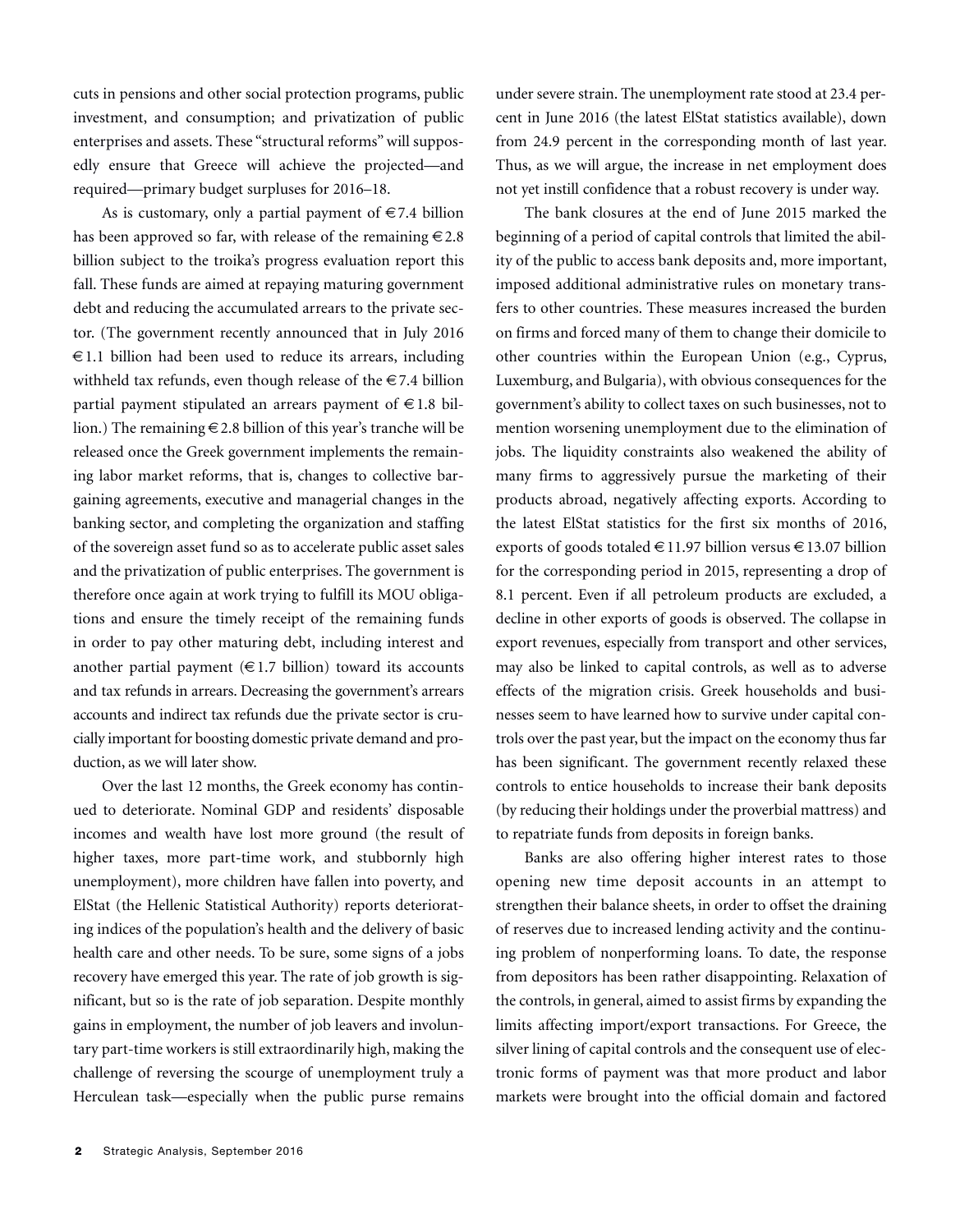into statistical data. This may, to some extent, be part of the reason for the improvement in the unemployment rate as well as the smaller-than-anticipated GDP contraction rate recorded in 2015.

In the simulations of the new scenarios discussed below, we expect economic conditions to worsen as the new austerity measures take hold. If no corrective action is taken to offset them, we expect the economy to suffer another year of severe recession, and then to experience very modest growth beginning in 2017. As usual in these reports, we provide simulations of alternate and feasible scenarios that could turn the economic conditions around and put the Greek economy on a significantly higher growth path. But first, we'll examine the current conditions in some detail.

#### **The Austerity Myth of Rising Greek Exports**

As we have argued elsewhere (Papadimitriou, Nikiforos, and Zezza 2014, 2015, 2016), the principal aim of fiscal austerity and labor market reforms—imposed on Greece as a condition of financial support—was to turn a current account deficit into a surplus large enough to more than offset the impact of fiscal consolidation on the economy. This result was to have been achieved through two channels.

The first channel was fiscal austerity and its effect on income and production—that is, cutting public expenditure and raising tax rates would generate a fall in domestic demand and production, lowering the demand for imported intermediate and final goods and services, thereby improving the current account balance in the short term.

As Figure 1 shows, the first channel operated effectively. Excluding the dramatic fall in global demand in 2008 as a result of the Great Recession, imports have fallen a further 32.5 percent (26 percent when measured at constant prices) from their previous peak in 2010Q1. This drop is largely attributed to low domestic demand as a result of fiscal austerity, and in part—up to 2014—to an improvement in price competitiveness, as measured by the relative price of imported goods against domestic goods. We estimate that these relative prices increased around 12 percent between 2010 and the beginning of 2014. For services, the relative price of foreign imports increased by 5.5 percent against domestic prices between 2010 and the end of 2015. After 2014, the decline in the price of oil also contributed to the decrease in imports.

The second channel consisted of "labor market reforms" and "internal devaluation," and their assumed positive effects: downward pressures on wages and general labor costs, achieved through "reforms," would improve price competitiveness,



**Figure 1 Greece: Trade in Goods and Services**

**Figure 2 Greece: Labor Cost Indices (2005=100)**



*Source:* ElStat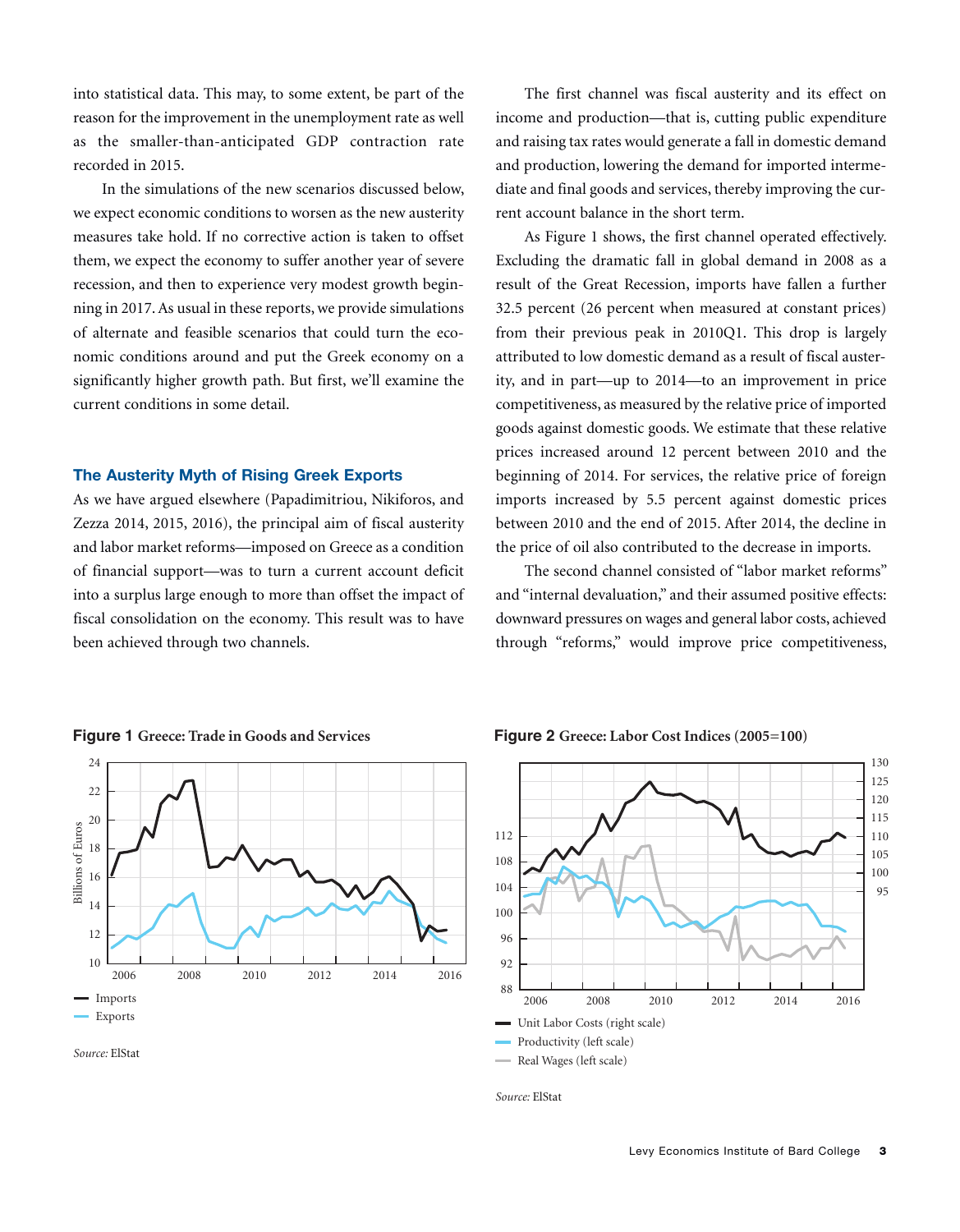**Figure 3 Greece: Trade in Oil Products (Three-month Moving Averages)**



*Sources:* Bank of Greece; US Energy Information Administration

boosting exports and, in turn, improving the current account balance over a longer-term horizon.

Figure 2 illustrates the dynamics of real wages, productivity, and unit labor costs,<sup>1</sup> and shows that the internal devaluation was indeed effective in lowering both nominal and real wages. Real wages were moving in line with productivity up to the 2009 recession. After peaking in 2010, real wages fell by as much as 16 percent, a low reached in 2013Q1, and nominal wages kept falling slightly less than prices up to 2016Q2, with real wages thus recovering a mere 2 percent against their 2013 low. The decline in productivity started earlier, in 2007, and was less dramatic: productivity recovered after 2011Q4 but has been falling since 2015Q1. Unit labor costs fell as well, by as much as 16 percent between 2010Q1 and 2014Q3—a result of the rapid drop in nominal wages and the recovery in productivity—but then began to recover as a result of the decline in productivity, which has not been offset by an equiproportional decline in the nominal wage.

Relative to this dramatic fall in wages and unit labor costs, the decline in prices has been slow. The consumer price index is now only 6.4 percent lower than its peak in 2012, and a similar order of magnitude is obtained for any price index in which oil plays no significant role. Price competitiveness has increased (at least up to 2015) for Greek exports of goods and services, since competitors in destination markets have not experienced analogous levels of price deflation. Consequently,

#### **Figure 4 Greece: Index of Average Real Wages (2010=100)**



*Source:* ElStat

our measures of relative prices for the export of goods and services fell by 23.5 percent and 19.7 percent, respectively, between 2010 and 2016Q2 (it should be remembered, however, that the drop in oil prices has played a large role in the decline in the relative price of goods exports).

Imports of crude oil and exports of refined oil have also grown in relevance for Greece, and therefore another nontrivial component of the recent fall in both exports and imports of goods in nominal terms can be attributed to the price of oil: the trade deficit in petroleum products decreased from  $\in$  9 billion to a little more than €3 billion between 2008 and 2015.

In Figure 3 we report an estimate of Greece's trade in oil, obtained by deflating exports and imports with a 2010 index of the price of oil per barrel. The chart clearly shows Greece's increased specialization in the refinement of imported crude oil products for export, with an upward trend starting around 2009. This process implies an increase in the vulnerability of Greek export revenues to volatility in the price of oil. Oil is currently (August 2016) priced at 58 percent of its June 2014 peak and 45 percent higher than the bottom value of \$30 per barrel reached in February 2016. For Greece, this implies a steep fall in revenues from the export of oil products, and an even steeper reduction in the value of oil imports. While movements in oil prices generate changes to both exports and imports, the latter component prevails, so that, should oil prices move up, this would contribute to deterioration in the trade account.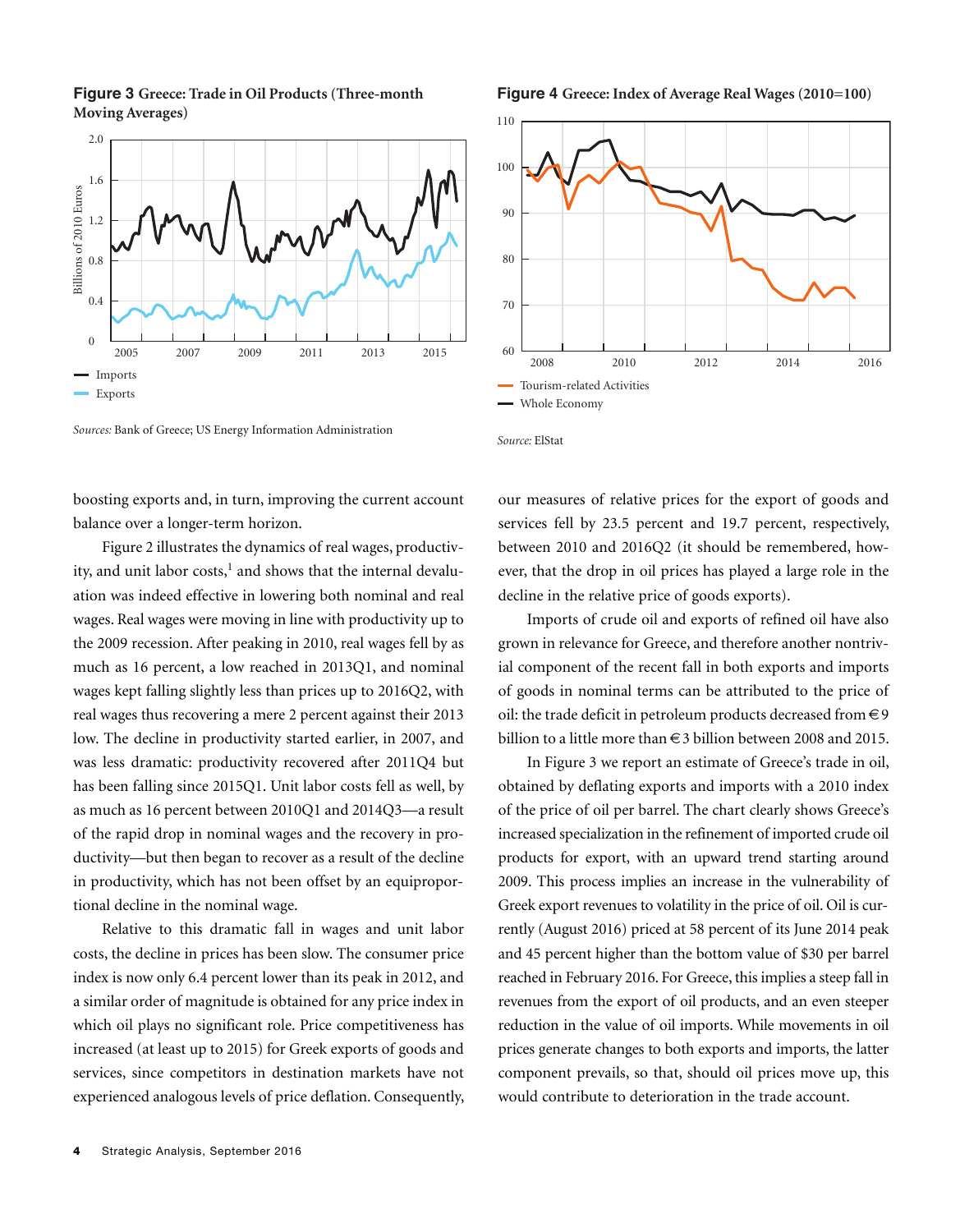To be sure, exports improved between 2009 and 2014, as shown in Figure 1, but this resulted from a combination of factors unrelated to the internal devaluation policy imposed by Greece's international lenders. These factors include the recovery of global demand after the Great Recession of 2007–9; increased specialization in petroleum refining, as discussed above; the shift of exporters to new markets (documented in Papadimitriou, Nikiforos, and Zezza 2014); and increased tourism due to conflicts and uncertainty in countries that are competitors in tourism.

Tourism-related activities were expected to play a major role in establishing a current account surplus. In fact, labor cost indices for tourism have fallen more (up to 2015) than for the economy as a whole, primarily due to the precarious nature of this sector's employment. In Figure 4 we report an estimate<sup>2</sup> of the real average wage in tourism-related activities, compared to the whole economy. In this sector, real wages hit a low at the end of 2014, falling as much as 30 percent below their 2010 peak, compared to a 9 percent drop for the economy as a whole over the same period. More recently, real wages seem to have stopped falling, in part due to the ongoing deflation and higher demand for trained workers, but they have not recovered: in the first quarter of 2016, real wages in the tourism industry were only 0.7 percent higher than the bottom level reached in 2014, while real wages for the econ-

omy as a whole fell an additional 1.2 percent. <sup>3</sup> Price competitiveness may have played a role in the dynamics of tourism revenues, at least up to 2015.

Figure 5 shows the major revenue components of key service export categories. <sup>4</sup> Starting around 2010, a clear upward trend in revenues from tourism can be seen. However, a much larger share of the revenues is attributed to transport activities, which have collapsed since capital controls were introduced in June 2015. The fall in revenues from transport activities was larger than the increase in revenues from tourism in 2015. The slow upward trend in revenues from tourism is the result of two opposing trends: first, as Figure 6 shows, a rising trend in the number of inbound travelers, which almost doubled between 2009 and 2015, increasing steadily from 14.9 million to 26.1 million; and second, a declining trend in the average expenditure of travelers, which fell by 22 percent over the same period.

The increase in tourism may therefore be due, at least in part, to a price effect: as the average cost of vacations in Greece goes down, more tourists choose the country as their destination. This sector may therefore be specializing in low-cost tourism, with a lower-than-expected impact on revenues. On the other hand, the latest data show a deceleration in the growth rate of arrivals and a flattening of the average expenditure.



**Figure 5 Greece: Exports of Services**



**Figure 6 Greece: Inbound Travelers and Their Average Expenditure (Four-quarter Moving Averages)**



*Source:* Bank of Greece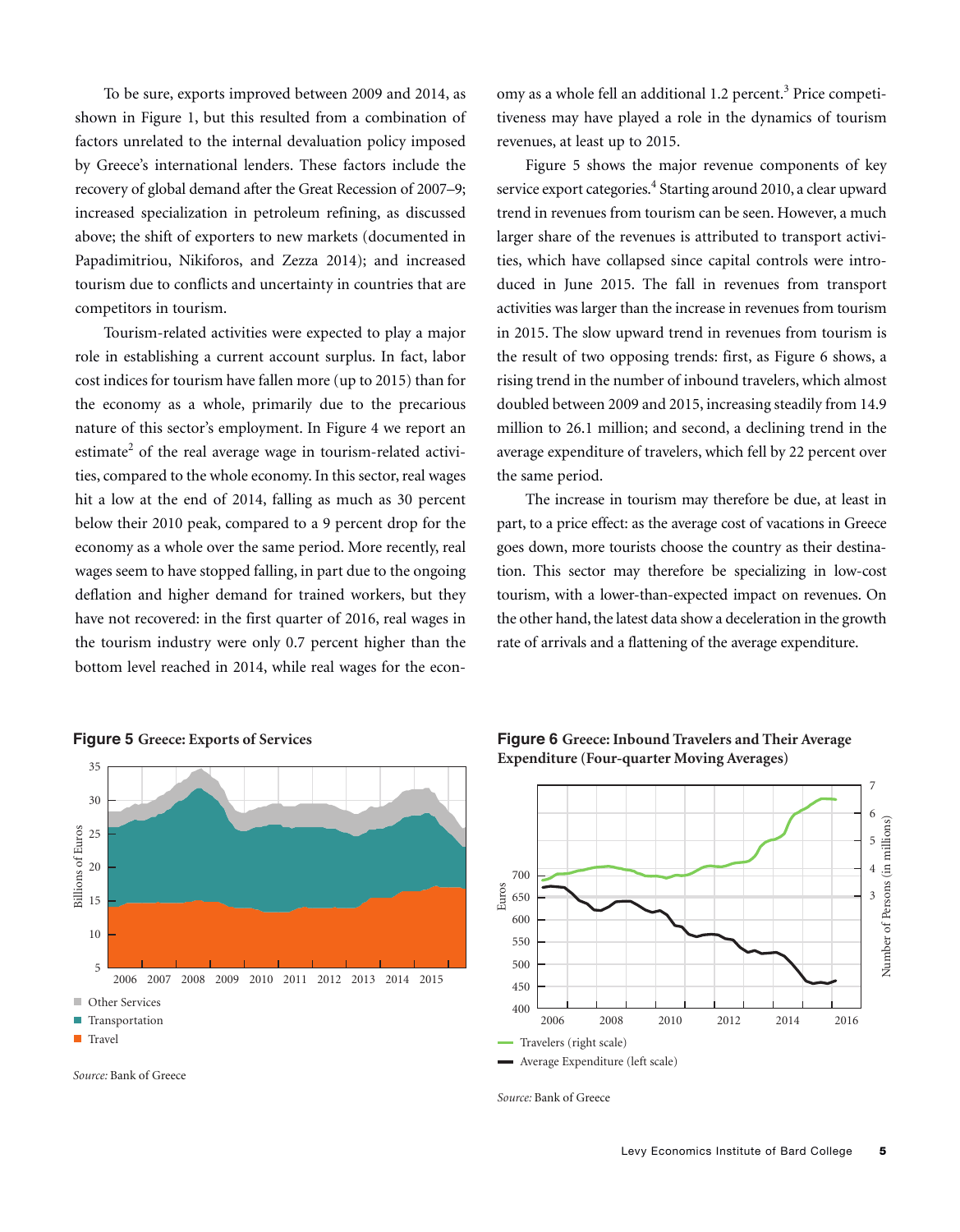The other major determinant of the fast improvement in tourism may be attributed to political instability in competitor countries (e.g., Turkey and Egypt) that is unlikely to be reversed in the short term.

However, since 2014 improvement in the price competitiveness of the tourism industry seems to have stopped. As shown in Figure 4, real wages are no longer falling, and the deflator for the value added of tourism and related industries has also stabilized. The decline in wages and labor costs may have reached its limit: you cannot expect workers to survive without some level of wage, although proposals for "voluntary unpaid employment" have been put forward in countries (like Italy) with a high youth unemployment rate.

Since the value of price elasticity increases with time, no further rehabilitation in the export of services can be expected from additional improvements in price competitiveness, but Greece could benefit from a rise in tourism and related activities as an increasing number of foreigners exploit the relative price advantage.

#### **Employment and Unemployment**

The good performance of the tourism and tourism-related sector is having an impact on employment. Figure 7 shows the number of employed and unemployed persons in Greece, with the two vertical lines denoting the bottom level of unem-





*Source:* ElStat

ployment, in May 2008, and the top level, in September 2013. Over the 2008–13 period, the Greek economy lost more than one million jobs, while nearly one million people joined the unemployed. The difference between the rise in unemployment and the number of jobs lost is due to the number of discouraged workers and net migration effects. The active worker population fell by 310,000 people over 2008–13, with an additional loss of 111,000 people as of June 2016.

The large majority of new jobs are in the tourism industry, followed by wholesale and retail trade activities. The greatest increase is in the "Salaried employees" category, while those in the "Senior officials and managers" group have dropped considerably. About half of the new jobs are parttime positions held by workers who could not find a full-time job, while many full-time workers are being paid less than is customary for the positions they hold. These labor conditions are consistent with the lower average wages in the tourism industry—not an encouraging sign in a sector that is expected to drive a recovery in domestic demand and exports.

#### **Domestic Demand**

Domestic private investment and consumption have remained very low, as shown in Figure 8. Real investment is fluctuating around  $\in$  5 billion, down from its peak of  $\in$  17 billion in 2007. Looking at the gross saving of nonfinancial corporations, as





*Source:* ElStat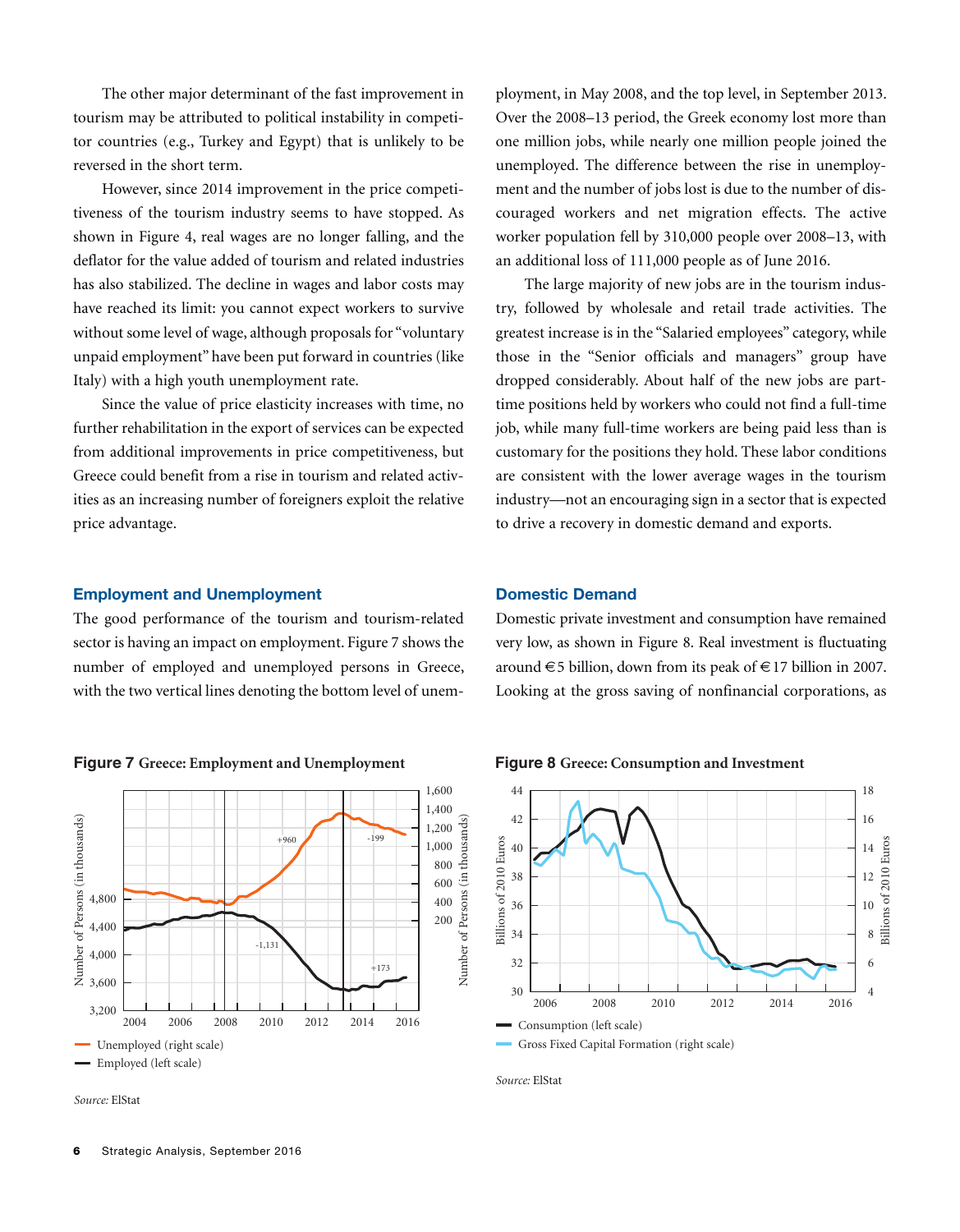**Figure 9 Greece: Household Net Lending (Four-quarter Moving Averages)**



**Figure 10 Greece: Private Sector Loans Outstanding**



*Sources:* ElStat; Bank of Greece

reported in the institutional sector accounts, the positive increase between 2010 and 2013 has been reversed, with gross saving in 2015 falling €2 billion below its level in 2014. The latest available figure, for 2016Q1, shows a further decline, and as long as this measure of internal finance is relevant for investment prospects, there is no reason for optimism.

Turning to consumption, we note that it remains flat, still 29 percent below its 2009 peak. Some commentators writing in various bank research reports (e.g., Piraeus Bank 2016) argue that consumption will not decrease further despite the new round of austerity measures that will take effect in the coming months. It is suggested that households will try to maintain their living standards even as their disposable income declines by lowering their saving ratio.

We view it differently, however, since it is difficult to expect households to go deeper into their (negative) savings or to borrow when consumer credit for the average household has largely dried up. In Figure 9, we report the two available measures of net lending, the first published by ElStat, based on its estimates of household disposable income and expenditure; and the second by the Bank of Greece, based on changes in financial assets and liabilities. Since the two measures reflect the results of different surveys, they exhibit discrepancies that, in the case of Greece, have often been considerable, 5 with the central bank usually reporting a more optimistic measure of the financial position of Greek households. In any case, both measures report that households' expenditures exceed their disposable income, and therefore an increase in the propensity to spend implies either an increase in borrowing—which is unlikely to happen—or an even faster disposition of financial assets.

Instead, as Figure 10 shows, households have continued to deleverage or go bankrupt. Despite the continuing fall in GDP over the last five years, gross private sector debt decreased from an equivalent of 67 percent of GDP at its peak in 2012 to just above 62 percent at the end of 2015.

Similarly, Figure 10 shows a decline in the gross indebtedness of nonfinancial corporations, obtained by adding up shortand long-term loans (the debt in securities has practically disappeared). Nevertheless, the level of gross indebtedness is still very high relative to GDP, confirming the financial fragility of the Greek economy and its still-shaky banking sector, as evidenced by the increasing number of nonperforming loans.

#### **Fiscal Policy**

The government reported a net primary surplus for 2015, but in fact, the accounts for the general government ended up with a primary deficit of  $\in$  6 billion for the year, down from a small surplus of  $\in$  700 million in 2014. The primary deficit was almost entirely offset by the net government transfers to the capital account—amounting to  $\in$  5.4 billion—that were needed for the latest bank recapitalization, which occurred in the fourth quarter of 2015. 6

*Sources:* ElStat; Bank of Greece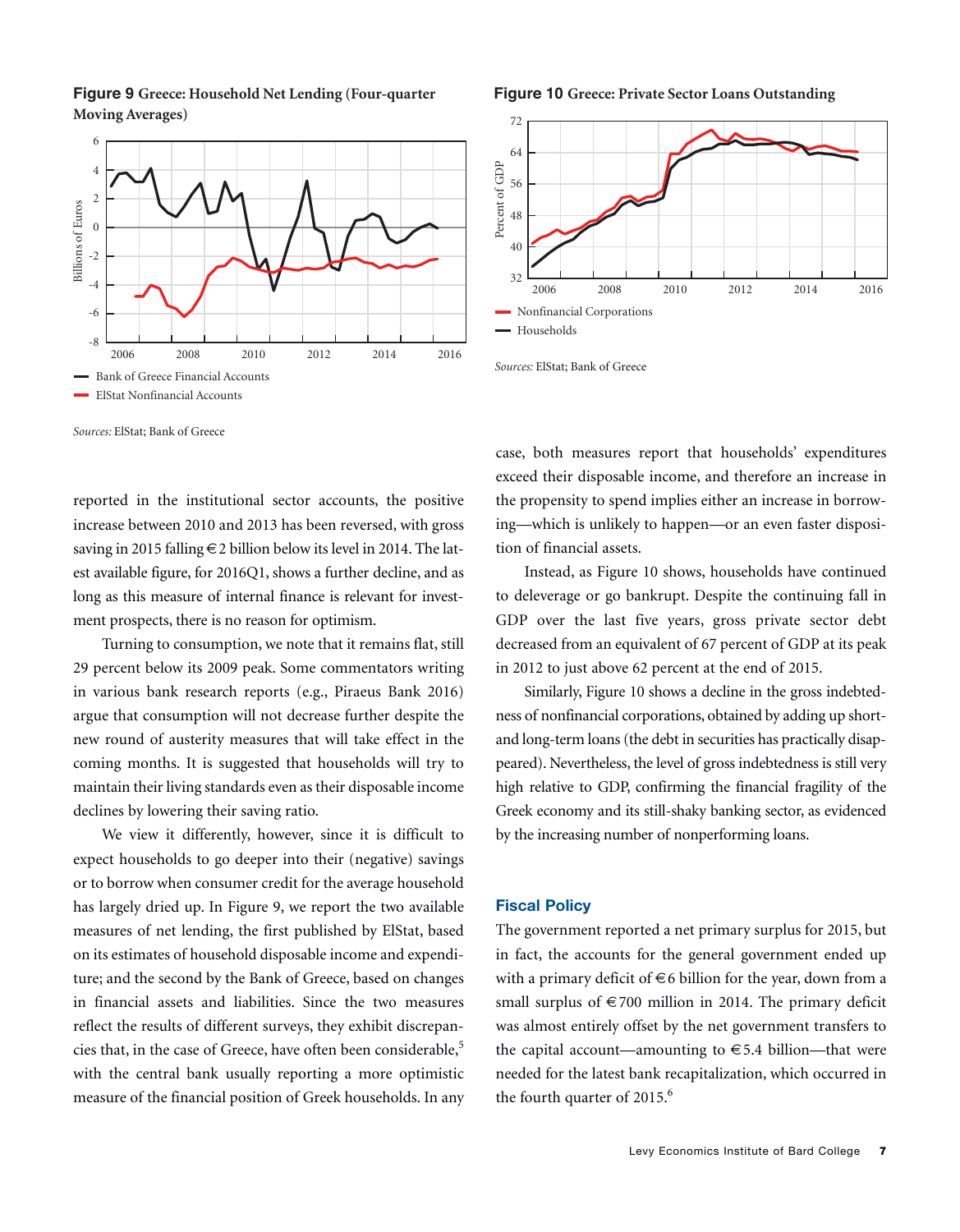Other major items of expenditure either remained flat (social contributions) or decreased in 2015. Overall consumption expenditures dropped by almost 2 percent at current prices, while interest payments went down by  $\epsilon$ 500 million compared to 2014.

On the revenue side, an increase of  $\in$  400 million in indirect tax payments, together with an increase in social contributions of the same magnitude, was just enough to offset the drop in revenues from taxes on income and wealth, which were €800 million lower in 2015 than in 2014. (It is worth remembering that an increase in nominal tax revenues, in the face of a decline in nominal income, is tantamount to an increase in the ex post tax rates.)

Recently released figures from the quarterly nonfinancial sector accounts for 2016Q1 show a further decrease in some components of government outlays, most notably, fixed investment, which is at 51 percent of what it was in 2015Q1. Government consumption also dropped, by about 2 percent. At the same time, and somewhat unexpectedly given the fall in real output, both direct and indirect tax revenues increased, by 9 percent and 15 percent, respectively, over the same quarter in 2015. Social contributions also rose, perhaps explaining part of the increase in the "Compensation of employees" discussed above. The fall in household disposable income—1.7 percent—must have been affected by the fiscal policy stance in this period.

The Ministry of Finance's latest *State Budget Execution Bulletin*, for the period January–August 2016, sheds additional light on the finances of the Greek government. <sup>7</sup> Net revenue for the period stands at  $\in$  32 billion, around  $\in$  1.2 billion above its level for the first eight months of 2015. Still, revenues lag behind the 2016 budget estimates by  $\epsilon$  600 million. On the expenditure side, the overall budget expenditure was €1.1 billion above its 2015 level (€33 billion against €31.9 billion) but, more important,  $\epsilon$ 3.5 billion below its 2016 budget target. More specifically, ordinary budget expenditures rose slightly compared to 2015, from  $\in$  30.3 billion to  $\epsilon$  30.8 billion, but are  $\epsilon$  2.5 billion below the 2016 budget estimates. Public investment also increased by the same amount  $(\in$  500 million), but it too is below its targeted budget level, by around €1 billion.

In summary, the *State Budget Execution Bulletin* shows that the government has managed to increase its revenues but not as much as forecast in its budget. While this discrepancy is more than offset on the expenditure side, where there is a slight increase over the previous year, there is also a very significant lag compared to the 2016 budget targets. (We should caution that some of the government expenditures included in the *Bulletin* may have been pushed back to a later date. It is therefore doubtful that by the end of the year expenditures will be that far below their estimated budget level.)

As is customary in these Strategic Analysis reports, we first simulate a baseline scenario incorporating basic assumptions about the present and likely future trajectories of key variables. Once we obtain a baseline, we then use it to form other plausible alternative scenarios. For our baseline we assume that the government will implement the austerity measures contained in the latest (2015) MOU (see Reuters 2016; Piraeus Bank 2016), which are expected to yield a cumulative increase in government revenues as detailed in Table 1.

We observe that the bulk of the money raised or saved will come from an increase in direct tax revenues and further pension cuts. Given that direct tax receipts in 2015 were  $\in$  16.5 billion, an expected increase of more than 10 percent is indeed a very bold assumption, given the likely recessionary impact of yet another round of fiscal austerity. Moreover, social contributions were  $\in$  24.4 billion in 2015, so the new austerity plan will reduce this expenditure by 10 percent from 2018 onward, in direct opposition to what would logically be assumed of an aging population: that the number of retirement-age Greeks as a share of the total population will continue to grow at an annual rate of just under 1 percent.

Although the achievement of such targets in light of the new austerity seems unlikely, especially on the basis of their

**Table 1 Greece: New Fiscal Measures (in millions of euros)**

|                             | 2016   | 2017   | 2018   | 2019   |
|-----------------------------|--------|--------|--------|--------|
| VAT reforms                 | 255    | 437    | 437    | 437    |
| Tax reforms                 | 298    | 382    | 456    | 456    |
| Personal income tax reforms | 1,700  | 1,700  | 1,700  | 1,700  |
| Excise duty reforms         | 597    | 597    | 610    | 610    |
| Pension reforms             | 1,206  | 1,903  | 2,571  | 2,708  |
| Other reforms               | $-221$ | $-234$ | $-247$ | $-260$ |
| <b>Total measures</b>       | 3,835  | 4,784  | 5,526  | 5,650  |

*Source:* Piraeus Bank (2016)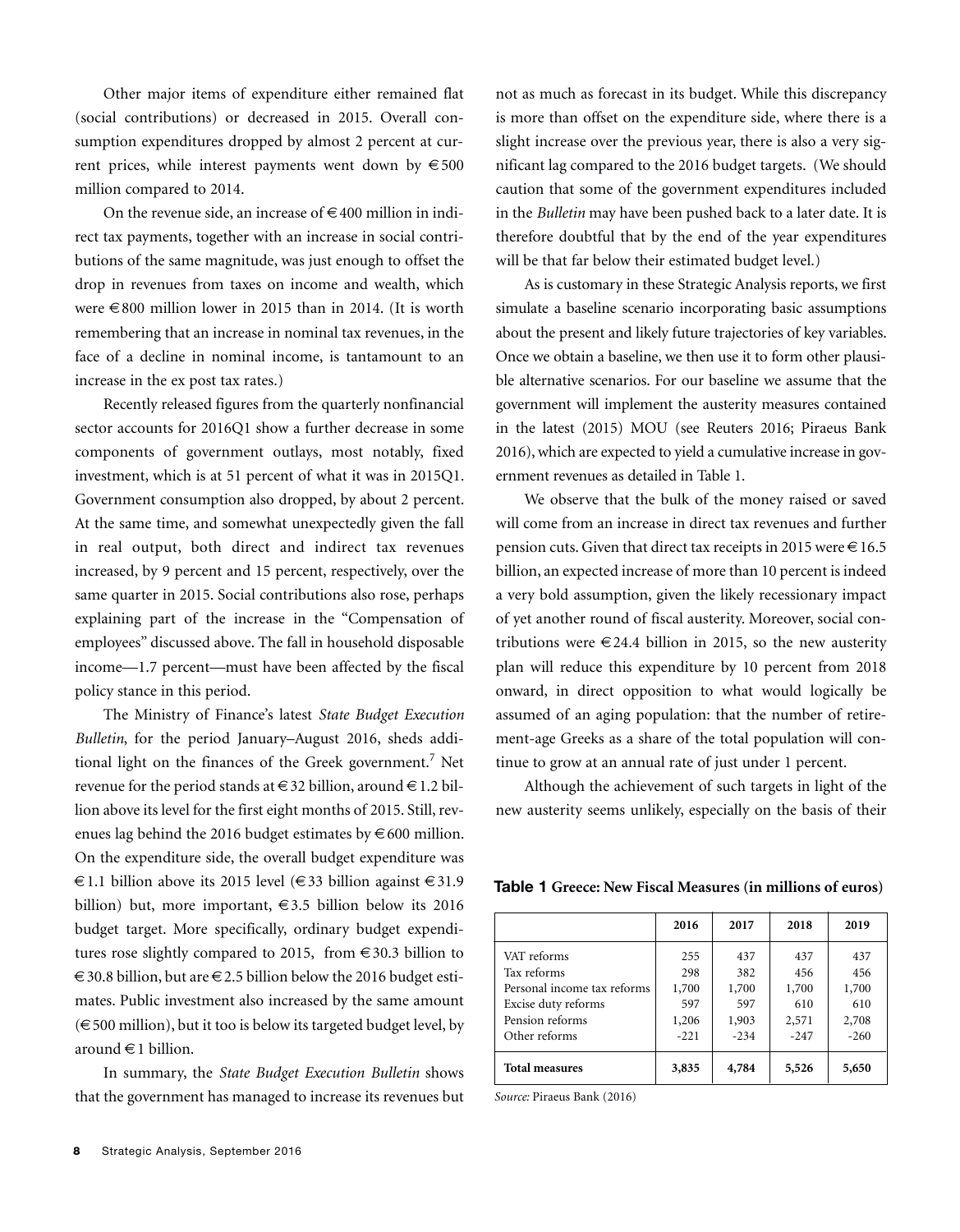impact on income and sales, we will nevertheless use the projections in Table 1 as the source of our new baseline scenario.

#### **No Recovery in Sight**

Our baseline projections include data available up to the second quarter of 2016, with the exception of sector accounts, which are available only up to 2016Q1. Monthly data have been updated to May 2016, or to August 2016 for readily available variables such as stock market prices and exchange rates. As usual, we adopt "neutral" assumptions as much as possible for projecting the exogenous determinants of the Levy Institute's macroeconomic model for Greece. We assume, for instance, that the stock market index will stop falling—it is now at a historical low—but not increase. A similar assumption is made for housing prices, which have fallen by 42 percent since their peak in 2008, although this decline has recently slowed. We further assume that price deflation will continue in 2016 at a rate of 1 percent, with prices stabilizing in 2017 and monetary policy maintaining interest rates at their current very low level.

We also expect that Greece will continue to receive capital transfers from its European creditors in the amount of  $\in$  10 billion per year, which will be used to meet existing debt commitments. The impact of such transfers on the real economy will be minimal, as it has been in the last few years.

As Table 2 shows in more detail, the government, according to the schedule available from the *Wall Street Journal*, <sup>8</sup> has three tranches of debt coming to maturity in 2016–18. Given that the government has an additional growing debt in arrears, new loans from the troika of €10 billion annually will barely be enough to roll over the existing debt coming to maturity. In order to reduce the current level of debt, fiscal austerity needs to generate an overall government surplus, not merely a primary surplus. As our simulations will show, such

**Table 2 Greek Public Debt Coming to Maturity (in billions of euros)**

|                      | <b>Treasury Bills</b> | IMF; ESM; ECB     | Total               |
|----------------------|-----------------------|-------------------|---------------------|
| 2016<br>2017<br>2018 | 4.7<br>6.5            | 6.1<br>9.2<br>6.0 | 10.8<br>15.7<br>6.0 |

a policy would be devastating for a country that has already experienced an extraordinarily long and deep recession, with a sharp increase in unemployment and poverty. Debt forgiveness, more than debt restructuring, is needed, as we have argued in Nikiforos, Papadimitriou, and Zezza (2016).

In our baseline, we assume that fiscal policy will meet the targets on fiscal revenues, as well as reduce expenditures as detailed in Table 1. In addition, we assume that the government will be able to increase public investment by  $\in$  1 billion in 2017 and pay back  $\in$  1.6 billion in arrears in 2016, along with an additional  $\in$  1 billion in both 2017 and 2018.

Our model shows that, conditional on our assumptions, and if the government is indeed able to raise taxes and cut pensions as prescribed in the MOU, the economy will experience another recession in 2016, with real GDP down 0.7 percent for the year. In 2017 the increase in public investment, coupled with the disbursement of arrears, will be just sufficient to compensate for the impact of the newly imposed taxes and pension cuts. We expect exports, especially exports of services, to recover somewhat starting next year, with a growth rate of 0.2 percent in 2017 and 1.4 percent in 2018.

It is worth bearing in mind that some components of aggregate demand—notably, exports of transport services dropped considerably in the second half of 2015 against the first half of that year, and have remained relatively stable at the new, lower level. The recession we project, therefore, is not simply the result of the new austerity measures. More specifically, exports of transport services fell by 47 percent over 2015Q4–2016Q2 compared to the same period a year earlier. At annual rates, this amounts to a drop of more than  $\in$  6 billion. The primary reason for this decline seems to have been the imposition of capital controls at the end of June 2015. Data from the Bank of Greece show a sharp break in the revenues from transport services starting in July 2015. In addition, the fall in revenues may be partly attributed to a global slowdown in transport activities, as documented in the Baltic Dry Index (BDI), which in 2016Q1 was 63 percent below its previous peak in 2015. However, the correlation between the BDI and the value of Greek revenues from transport services is rather low, and therefore does not fully account for the falloff in these services reflected in the balance of payments.

We also anticipate that the government will be able to meet its commitments in terms of the primary surplus, and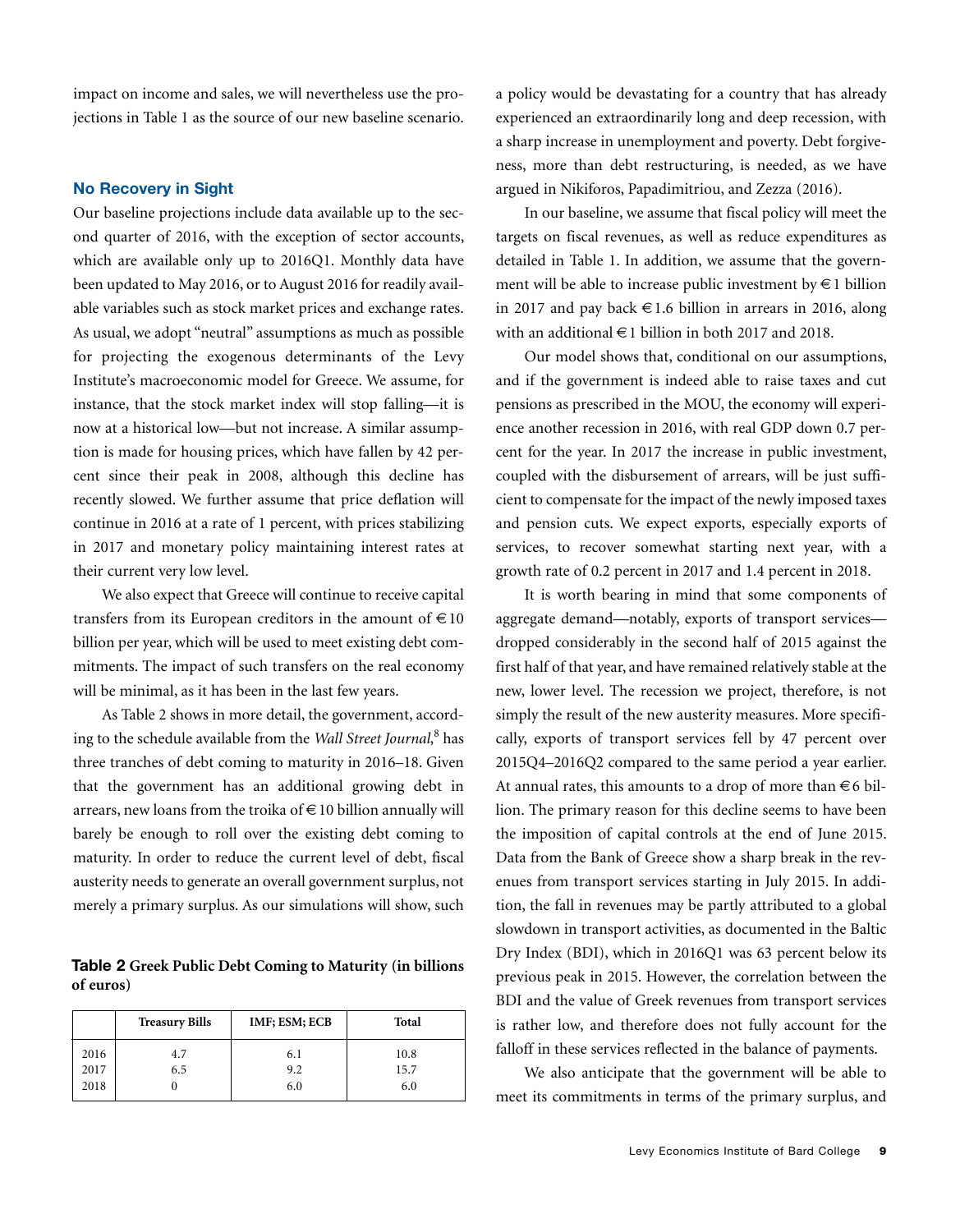even realize a primary surplus above target. The primary surplus will be €4.4 billion in 2016 and will increase further in 2017 and 2018.

Despite our expectation of a large reduction in the value of imports, the sharp fall in exports of services (primarily transport services) implies a deterioration in the current account balance in 2016. The current account balance will improve beginning in 2017, mainly because exports will stop falling and rise relative to 2016, while imports will be lower given the drop in real GDP and disposable income.

In our first alternative scenario we estimate the possible impact of significant payments toward government accounts in arrears in 2017, as well as additional government investment. To this, we turn next.

## **Scenario 1: The Impact of Government Arrears and Public Investment**

In order to meet the primary surplus targets agreed to in 2015, the government has postponed a significant portion of its expenditures, generating a growing amount in arrears. The government has now promised to pay back as much as  $\in$  3.5 billion, using the MOU disbursements by the end of 2016 and an additional  $\in$  2 billion by the end of 2017Q2.

What would be the impact of the government extinguishing this part of its debt in arrears? The answer is not straightforward. Our model is based on national account statistics, which record government expenditures at the time they are incurred, while a payment in arrears is a financial transaction whereby the government reduces its private sector debt and the private sector receives liquid assets in exchange for credit it extended to the government. Moreover, it is not clear to what extent the recipients of payments in arrears would increase spending or simply run down debt.

For the purposes of our simulation, we have chosen to assume that the value of the arrears will be spent or saved as if it were a (temporary) increase in disposable income. It must be noted, however, that this additional liquidity does not constitute a permanent increase in income, and therefore its effect on spending and saving will fizzle out rather quickly.

While in our baseline we assume that  $\in$  1.6 billion in arrears will be paid in 2016, in this scenario we assume that €3.5 billion in arrears will be paid in 2016 and an additional  $\epsilon$ 2 billion in 2017. We also assume that the government will

#### **Figure 11 Greece: Real GDP under Alternative Scenarios**



*Source:* Authors' calculations

increase public investment by  $\in$  2 billion in 2017 and by  $\in$  4 billion in 2018, relative to the baseline.

The effects of this scenario on real GDP are depicted in Figure 11.

Using these assumptions, the economy returns to more robust growth in 2017. As Figure 11 shows, the recovery is substantial, but—being mainly based on public investment it is not enough to generate a rapid increase in employment.

#### **Scenario 2: Creating Jobs with a Fiscal Currency**

In our second and final scenario, we update our analysis of the possible impact of a fiscal expansion financed through the introduction of a fiscal currency, the Geuro, that the government can start issuing to avoid the fall in nominal wages and pensions, and to finance an employment program. This scenario is built on top of our previous scenario—that is, we are assuming a fiscal boost in addition to the increase in public investment projected in scenario 1.

We assume that, starting in the first quarter of 2017, the government will issue a nonconvertible "fiscal currency" along the lines discussed in our previous reports (Papadimitriou, Nikiforos, and Zezza 2014, 2015, 2016).What we have in mind is similar to the complementary currency that has been operating very successfully in Switzerland alongside the Swiss franc since 1934, when it was introduced to offset restrictive fiscal policy (Papadimitriou 2016).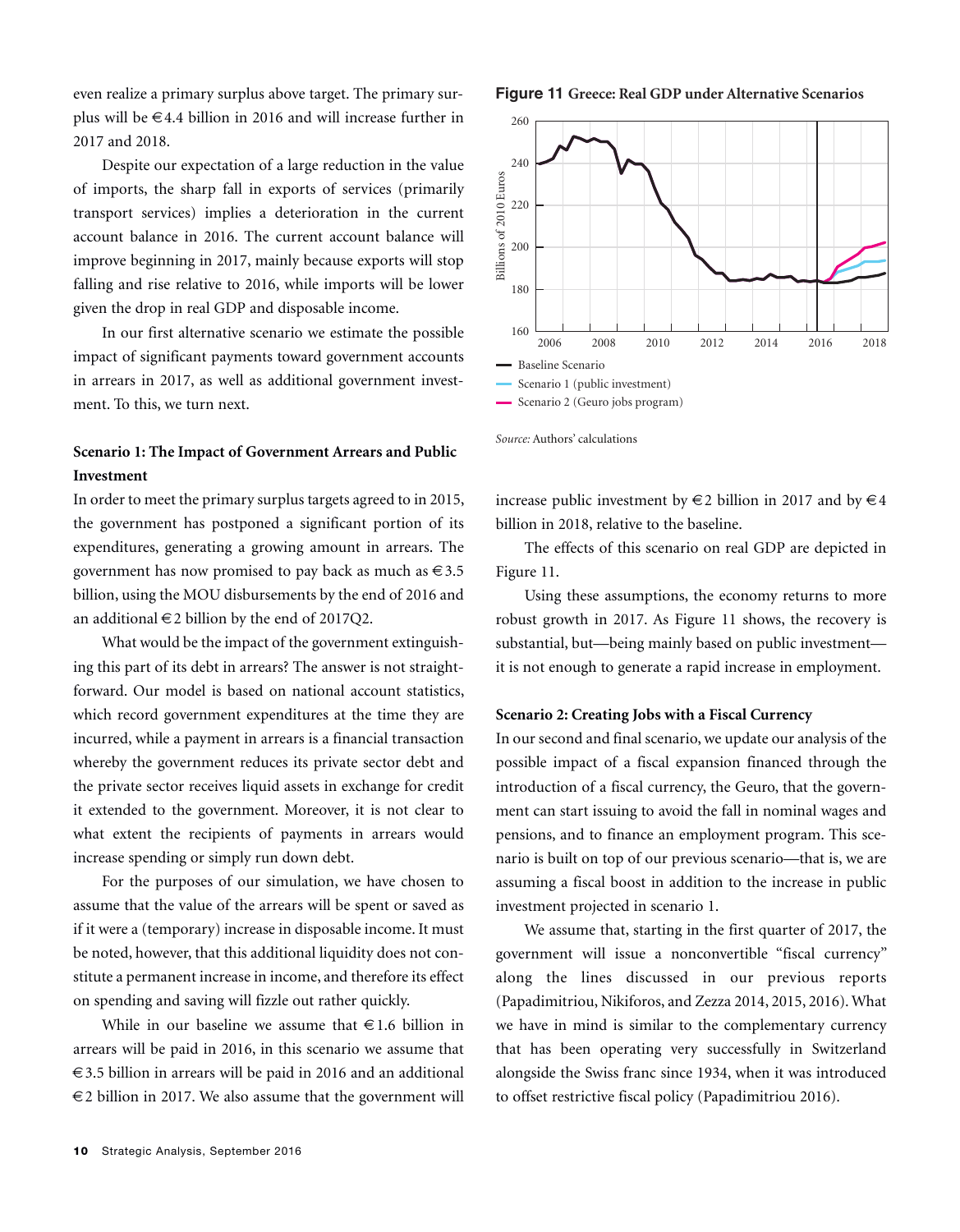To calibrate the projections, we use the same parameters adopted in our report of January 2016, although we adjust the volumes to match the most recent data on government outlays and revenues.We propose that the government allow the use of Geuros for up to 20 percent of tax payments. In the last year for which data are available (from 2015Q2 to 2016Q1), government revenues from "Taxes on production and imports" were €28.7 billion, "Taxes on income and wealth" an additional €17 billion, and "Social contributions" €24.8 billion, for a total of €70.5 billion. This implies that annual demand for Geuros for tax purposes alone could be equivalent to  $\in$  14.1 billion.

The main purpose for the introduction of the Geuro would be the gradual implementation of a program of public benefit work, where new jobs are provided to anyone willing to work for a minimum wage, set at a level that is noncompetitive with employment in the private sector yet sufficient for obtaining a decent standard of living. Our estimates are obtained from Antonopoulos et al. (2014) and based on an assumed monthly gross wage of  $\in$  586, with an annual gross expenditure of €7.5 billion for 550,000 workers, including all other expenses (intermediate products, social contributions, etc.).

We propose to pay for these public benefit jobs in both euros and Geuros. Adopting a proportion of 50 percent, this implies an additional annual expenditure in euros of 3.8 billion, which can be financed by paying 10 percent of public sector wages in Geuros (for an estimated annual outlay of  $\epsilon$ 2.1 billion) and 5 percent of pensions and other social benefits in Geuros (an estimated  $\in$  1.7 billion annually).

Adopting these measures, net government payments in euros would decrease by roughly 3.9 billion, while the Geuros issued to fill the gap in financing the public benefit jobs program would amount to  $\in$  3.6 billion—well below the expected demand arising from the option of using Geuros for tax payments. We therefore assume that the additional government expenditure can be financed using Geuros, for a maximum of €2 billion per quarter from the beginning of 2017 to the end of our projection period.

Since it isn't feasible to put such a large-scale employment program in place immediately, we assume that the size of the public benefit jobs program will increase incrementally by 25,000 people each quarter, for an overall increase in employment of 200,000 by the end of the projection period. This implies a much smaller expenditure in Geuros than what

is feasible, so we also assume that additional public investment is financed through Geuro emission, at 800 million per year, and that pension payments are increased by 10 percent, for an additional expenditure of about 3.2 billion per year.

We have simulated this scenario using our macroeconomic model, with the results reported in Table 3.

Using the assumptions above, the model shows that the additional expenditure in Geuros would be well below the amount in Geuros that could be used for tax payments; or, to put it differently, that the potential demand for Geuros for tax purposes would largely exceed the supply, so there is no reason to fear any inflationary pressures arising from Geuro emission. This argument applies for those who believe that an increase in the money supply generates a proportional increase in the price level: should this theory be realistic which we doubt—our calculations show that the end-of-theyear increase in the money supply would be negligible. On the contrary, if the fiscal expansion financed through Geuro emission were unable to increase the domestic supply of both capital and consumption goods—due to the wreckage of the Greek industrial base caused by the prolonged recession—our results would be optimistic, and the impact on imports could be greater. This possible outcome could be alleviated by directing at least part of the fiscal expansion toward strengthening

|  |  | Table 3 Greece: Key Indicators under Alternative Scenarios |
|--|--|------------------------------------------------------------|
|--|--|------------------------------------------------------------|

|                                      | 2015   | 2016   | 2017   | 2018   |
|--------------------------------------|--------|--------|--------|--------|
| Baseline scenario                    |        |        |        |        |
| Real GDP (growth rate)               | $-0.3$ | $-0.7$ | 0.2    | $+1.4$ |
| Gov. total surplus (% of GDP)        | $-7.3$ | $-0.8$ | $-1.7$ | 0.0    |
| Gov. primary surplus (% of GDP)      | $-3.4$ | $+2.6$ | $+1.6$ | $+3.3$ |
| Current account (% of GDP)           | $-0.8$ | $-2.0$ | $+0.5$ | $+1.3$ |
| Scenario 1: Additional arrears and   |        |        |        |        |
| investment                           |        |        |        |        |
| Real GDP (growth rate)               | $-0.3$ | $-0.4$ | $+3.0$ | $+1.9$ |
| Gov. total surplus (% of GDP)        | $-7.3$ | $-0.7$ | $-1.8$ | $-1.0$ |
| Gov. primary surplus (% of GDP)      | $-3.4$ | $+2.6$ | $+1.4$ | $+2.2$ |
| Current account (% of GDP)           | $-0.8$ | $-2.1$ | $-0.3$ | $+0.8$ |
| Scenario 2: Geuro jobs program       |        |        |        |        |
| Real GDP (growth rate)               | $-0.3$ | $-0.4$ | $+5.2$ | $+3.7$ |
| Gov. euro total surplus (% of GDP)   | $-1.9$ | $-0.7$ | $+0.8$ | $+1.9$ |
| Gov. euro primary surplus (% of GDP) | $-3.4$ | $+2.6$ | $+4.0$ | $+5.0$ |
| Gov. Geuro surplus (% of GDP)        | 0.0    | 0.0    | $-1.3$ | $-1.6$ |
| Current account (% of GDP)           | $-0.8$ | $-2.1$ | $-0.8$ | $-0.1$ |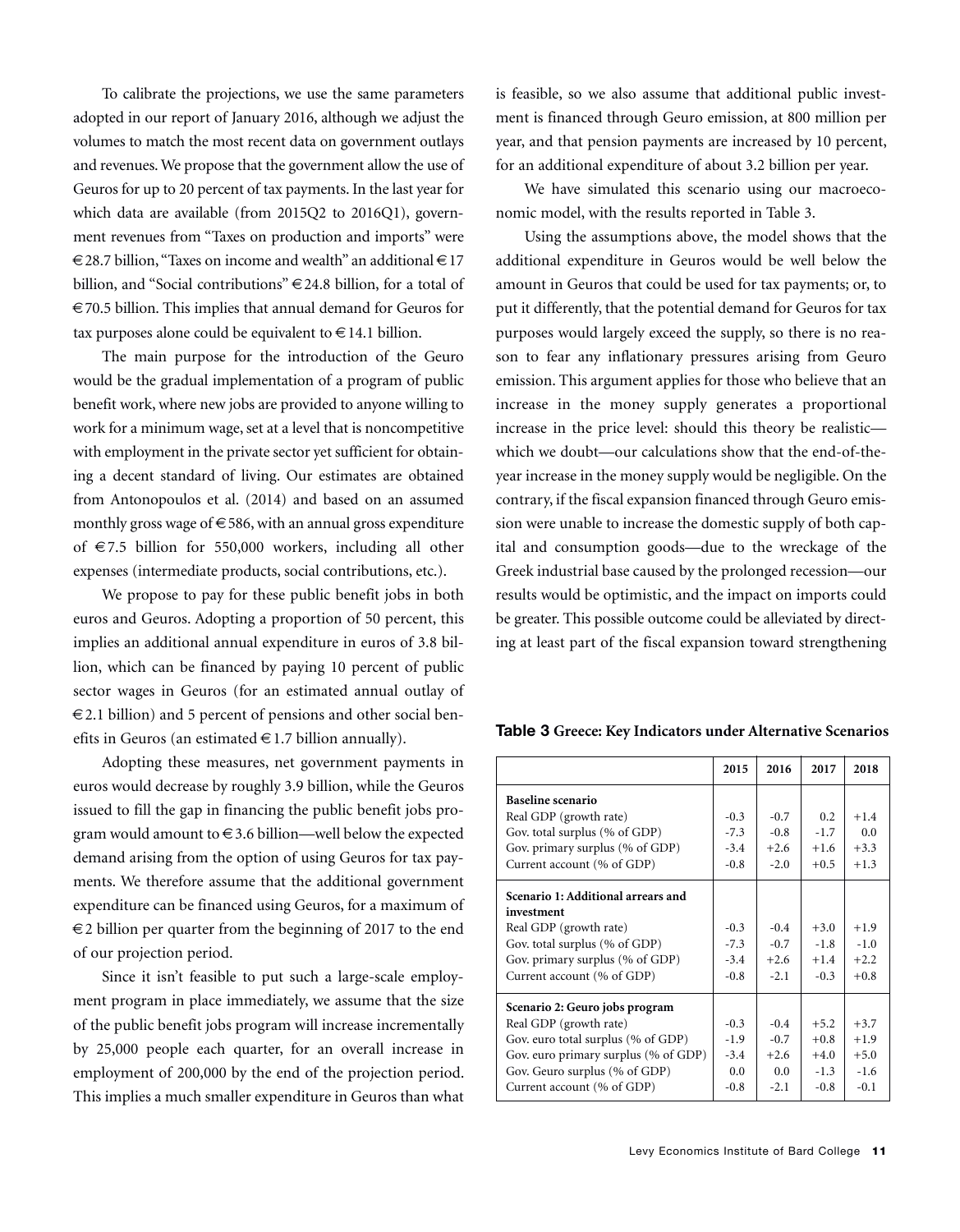the productive capacity of Greek firms or encouraging the creation of new businesses.

As reported in Table 3, a Geuro plan like the one described above would not jeopardize current targets in terms of the government primary surplus in euros, nor would it bring about a significant deficit in the current account. There is reason to believe that the introduction of the Geuro would have a smaller impact on imports relative to a fiscal stimulus of the same size in euros. However, we have not introduced any arbitrary assumptions about the elasticity of imports to expenditure in Geuros, and therefore our projections for the current account (Table 3) may be pessimistic in that respect. If this is correct, an even bolder plan could be put in place for creating jobs financed via the complementary currency, as long as the flow of net new liquidity did not grow faster than the additional domestic output generated by the stimulus.

### **Conclusion**

The Greek government is fulfilling most of the conditions increasing taxes and reducing public pensions and other expenditures—imposed by its international lenders as agreed in the third MOU. The Eurogroup will most likely approve the disbursement of the second installment of  $\in$  2.8 billion at its meeting in October. As reported in the Greek media, recent voices have echoed Berlin's intention to delay negotiations for debt relief despite the promise made by European leaders last year to do so once the conditions were met (and of which the government is so proud). On the positive side, Greek bonds may finally be included in the European Central Bank's quantitative easing policy.

Our contention in this report is that 2016 is unlikely to end with improvement in the Greek economy's GDP growth rate, despite the government's pronouncements. Our simulations show, however, that if the arrears accounts are cleaned up and an increase in investment occurs, the government's projection of 2.7 percent GDP growth in 2017 may come to pass. This is not, of course, a cause for celebration, since employment will not increase dramatically. Our second scenario, however, could provide robust growth from 2017 onward, together with very significant gains in employment. It has worked in other countries, and it can work in Greece.

#### **Notes**

- 1. Measured respectively as: (1) compensation of employees per worker, deflated by the consumption deflator; (2) real GDP per worker; and (3) the ratio of employee compensation to real GDP. Such measures do not represent a precise measure of average wages or unit labor costs, since the employment measure includes the self-employed, who represent more than 30 percent of the labor force, while their earnings are not included as "Compensation of employees."
- 2. Our estimate is based on compensation of employees for a much broader industry, which also includes retail and wholesale trade, etc. The indices in Figure 4 are computed from the ratio of "Compensation of employees" to the number of "Salaried employees," which we have adjusted for seasonality.
- 3. Wages in Figure 4 are computed from national accounts. Using the 2012=100 index of wages published by ElStat for the whole economy, nominal wages peaked in 2010Q1 and reached a low 2015Q2, at 29 percent below their peak value. In the last year, nominal wages have recovered by a modest 4.6 percent.
- 4. The figure reports 12-month moving averages at annual rates.
- 5. The discrepancies may arise for a variety of reasons: underestimation of household disposable income, problems allocating real and financial flows to institutional sectors, etc.
- 6. The general government account shows an outflow of €7.8 billion in 2015Q4 but an inflow of €4 billion that is not recorded as outflows from other sectors, and therefore must be the result of simply summing up the transactions of the central government and those of local governments rather than a customary consolidation of accounts.
- 7. Available at minfin.gr/sites/default/files/ financial\_files/STATE\_BUDGET\_EXECUTION\_ BULLETIN\_AUGUST\_2016\_preliminary.pdf.
- 8. Available at graphics.wsj.com/greece-debt-timeline.